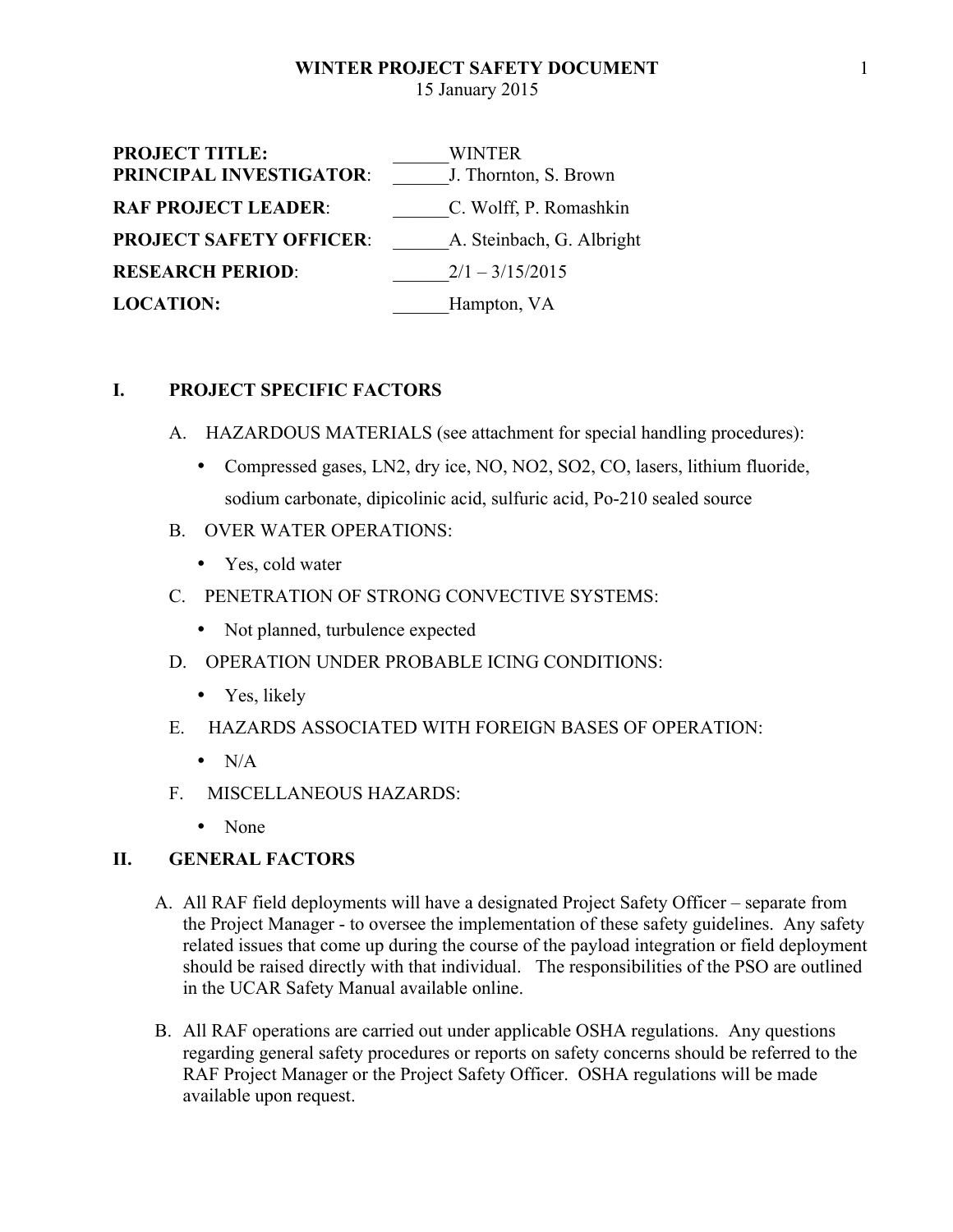- C. Each deployment will have a designated "Station Chief". Typically this will be either the lead RAF technician or the lead RAF mechanic. That individual will be directly responsible for any safety actions necessary while personnel are actively working on the aircraft at the deployment site. This responsibility will include monitoring local weather conditions and halting ramp activity during a severe weather event.
- D. Normal risks involved in working on or near both propeller and jet aircraft. (For example: noise, moving machine parts, blown dust or particles, equipment racks and other floor mounted hardware, etc.)
- E. Only members of the flight crew or trained observers necessary to complete the scientific mission may be carried on board.
- F. Flying research profiles onboard the RAF aircraft require a certain level of physical fitness – particularly for work around severe weather or for extended durations. Legal limitations prevent RAF from screening potential crew members directly so it is the responsibility of each individual participant to determine their fitness for inclusion in the list of potential onboard observers. A summary of common issues that should be taken into account in your assessment of your fitness is appended to this document.
- G. While the aircraft are maintained and operated within rigorous guidelines, all NCAR aircraft are officially designated as "PUBLIC AIRCRAFT" and are not subject to the same certification requirements as civil aircraft. However, the GV is certified to civil standards. Certain life insurance policies have coverage exemptions for flying on non-airline flights. RAF recommends that all flight participants check with your individual insurance companies to see if you are covered. NCAR does maintain blanket liability coverage for all crew members. See the Disclosure Statement for Government Aircraft for details.
- H. All ground operations, including the installation, testing and maintenance of scientific equipment, application of electrical power, aircraft maintenance, loading, fueling and aircraft movements will only be conducted by, or under the supervision of qualified RAF personnel.
- I. The installations of all user-supplied equipment must be performed in compliance with the aircraft specific RAF Investigator's Handbook. These documents set forth the procedures to be followed in the design, fabrication, and RAF approval of user-supplied equipment to be flown on board an NCAR aircraft.
- J. Each group will document the integration and layout of their equipment on the aircraft using the standard "RACK BOOK" forms provided by the RAF.
- K. The entire research payload must undergo a complete safety inspection (SAR) by representatives of the three RAF technical support groups (aeronautical engineering, technicians and mechanics) prior to the first test flight. This inspection must be documented using the RAF "Equipment Installation Form" and be accepted by RAF's Chief Pilot. A copy of this form will be kept, on file, by the RAF Aeronautical Engineer.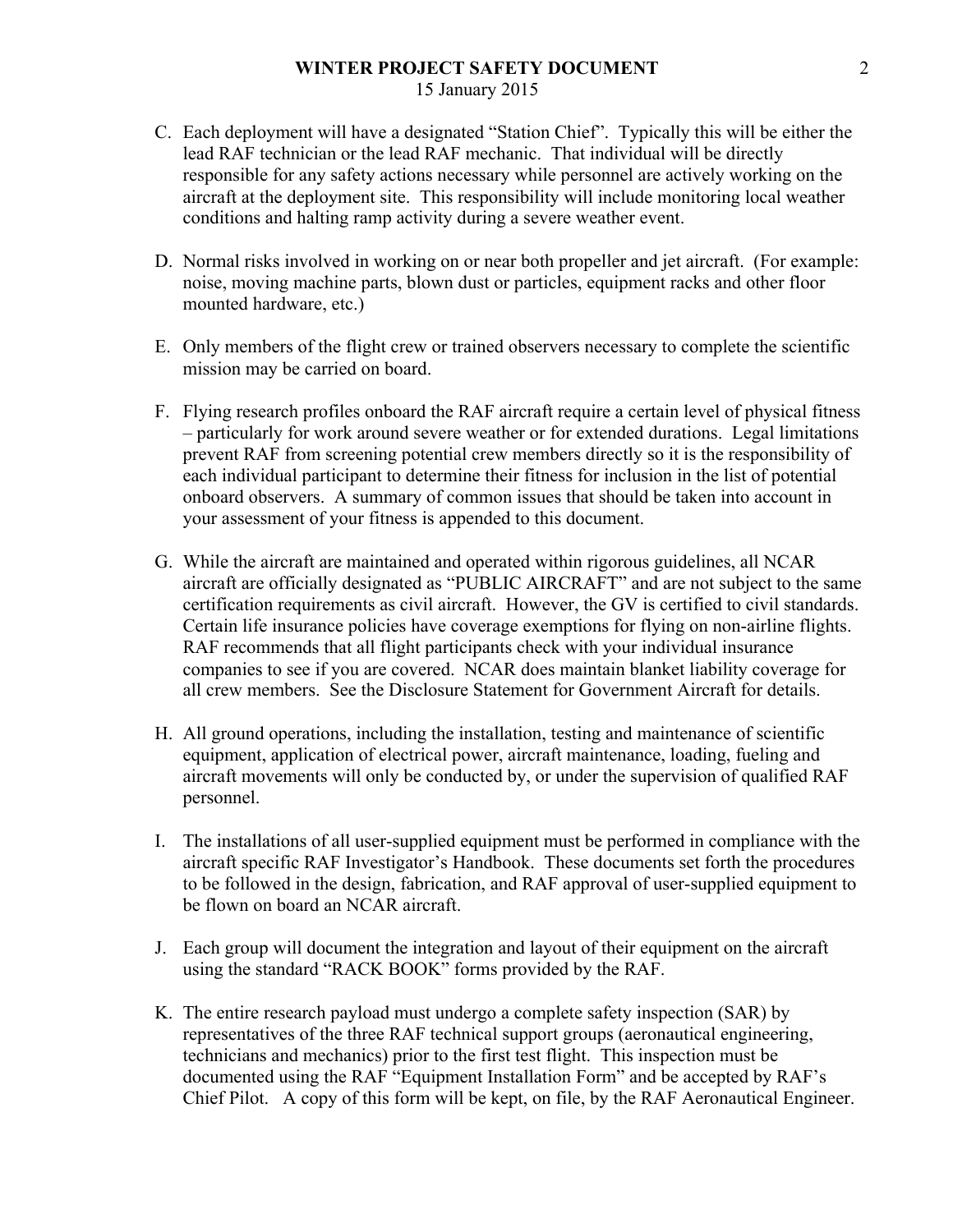- L. Once the SAR is completed, the temporary removal of any component from its secured position for maintenance or repair must be documented in the assigned RACK BOOK. 90 minutes prior to any flight, the RACK BOOKs will be examined to determine which if any systems were affected. Those installations must be re-examined for adequate integration prior to proceeding with pre-flight preparations. If any system has not completed this examination by the 90 minute deadline, the flight will be delayed to maintain the inspection timeline.
- M. All compressed gas cylinders brought into the facility must be secured when not in use. Individual loose cylinders must be stored in the storage room in the old hangar. Groups of cylinders can be secured as blocks or on pallets in the open hangar. During the installation, removal or exchange of all cylinders on/from one of the aircraft, a safety cap must be in place protecting the valve.
- N. The RAF has an extensive sheet metal shop on site at JeffCO. Users are only allowed access to this equipment after they have been judged qualified for its use by the RAF Maintenance staff.
- O. Open toed shoes may not be worn on the aircraft during project cabin preparation or research flight operations due to the likely presence of various types of floor mounted hardware.
- P. Prior to departing for the field site, all project personnel will receive a "Climate Briefing" from the assigned project leader on possible local weather hazards. Such items as the frequency of severe storms (hail, tornados, etc.), exposure to extreme cold, or the likelihood of extended intervals with high ambient temperatures will be addressed.
- Q. There will be no smoking within the RAF facility or within 50 feet of the aircraft on the ramp.
- R. All personnel working around the aircraft must familiarize themselves with the location of fire extinguishers within the aircraft and in the vicinity of the aircraft. Consult with an RAF aircraft mechanic.
- S. Aircraft fuses or circuit breakers will be replaced or reset only with the consent of qualified RAF personnel.
- T. At the completion of each day's activities, all liquids, refuse and litter will be removed from the aircraft and ramp areas.
- U. There will be no electrical power left on the aircraft without RAF supervision.
- V. Users are not allowed to operate any of the maintenance lifts at JeffCO or during field deployments. An RAF operator will be required to get access to this equipment.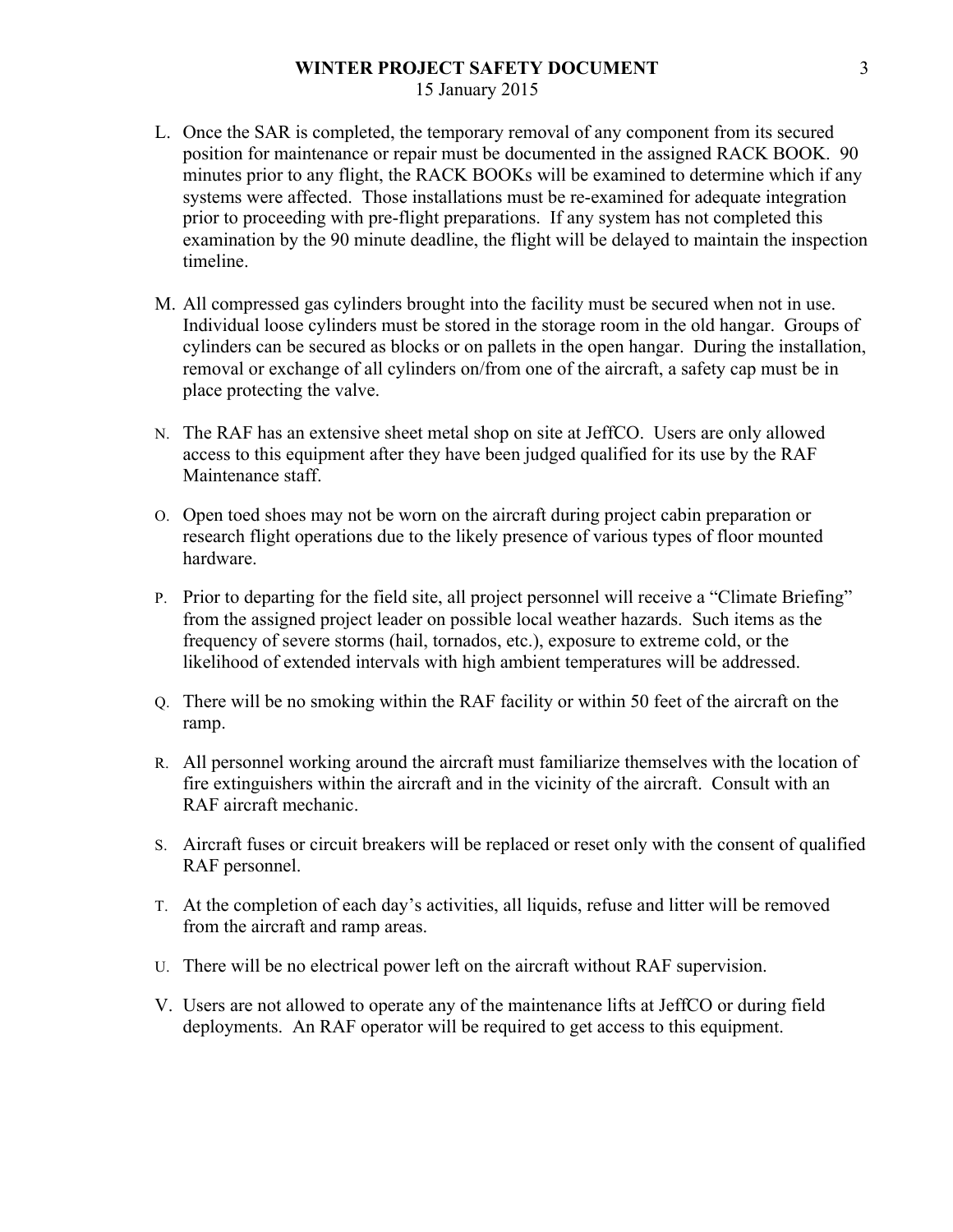### **III. FLIGHT PERSONNEL (FLIGHT CREW AND SCIENTIFIC OBSERVERS)**

- A. The cabin will normally be pressurized to cabin altitudes below 10,000 feet. Research flight operations with cabin pressures above 12,000 feet will not be conducted unless this requirement has been stated at the time of the OFAP request. Specialized training and more restrictive physical requirements for flight crews and observers are needed for such operations.
- B. The project manager has the responsibility to ascertain that everyone onboard is familiar with normal and emergency procedures, and the use of the following equipment as pertinent to the flight: oxygen system and masks; the interphone system; emergency exits; and emergency survival equipment. This is accomplished through a pre-flight safety briefing, which must be documented prior to participation in a flight as a crew member.
- C. Supplemental emergency oxygen is available for all persons aboard and must be used when the aircraft is operating at cabin altitudes above 10,000 feet.

## **IV. FLIGHT OPERATIONS**

- A. All flight operations will be conducted in accordance with Federal Aviation Administration Regulations Part 91 Subpart B.
- B. The pilot-in-command is responsible for the safe conduct of all flight operations.
- C. Any malfunction in scientific equipment, mechanical or electrical, will be immediately reported to the pilot-in-command. No in-flight repairs will be permitted without permission from the pilot-in-command.
- D. No in-flight handling of toxic chemicals or gases, or other hazardous materials, will take place until specifically authorized by the pilot in command. The pilot shall assess the current flight conditions prior to authorizing such activities.
- E. Safety belts will be worn by all personnel during taxi, takeoff and landing and at such times as instructed by the flight crew.
- F. Research flight profiles often call for low altitude flying. RAF flight operations conform to the minimum altitudes established in the appropriate FAR's (1000 ft AGL except for takeoff and approach). When FAR's are not restrictive (over water missions) or when the restrictions have been waived for specific flights, RAF operations will be permitted to use the following guidelines:
	- i. Daylight, visual flight rule (VFR) conditions / level legs: 100 feet AGL
	- ii. Daylight, visual flight rule (VFR) conditions / turning: 300 feet AGL
	- iii. Nighttime, visual flight rule (VFR) conditions: 500 feet AGL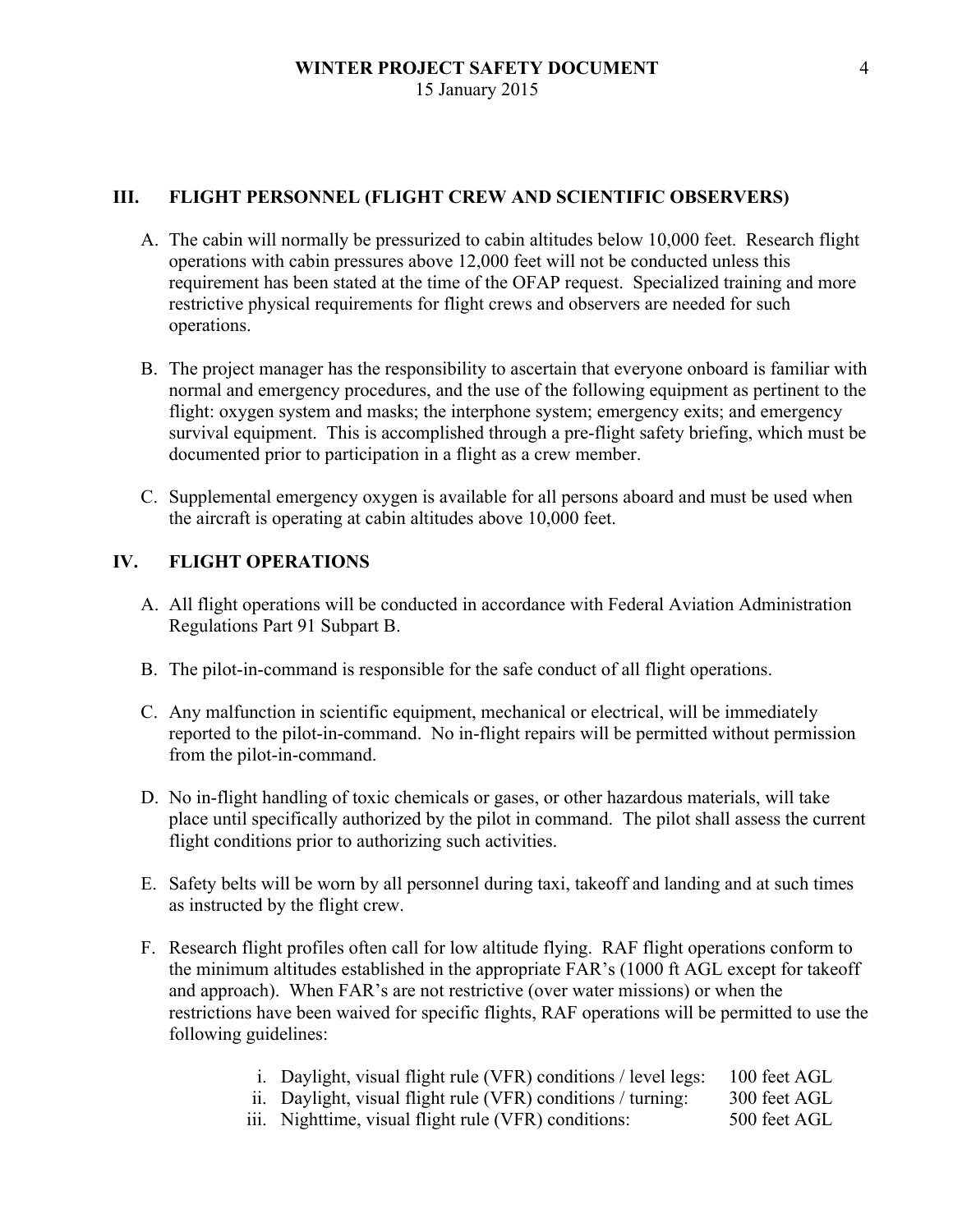G. Adequate rest for onboard personnel, both flight crew and scientific observers, is essential to the safe and efficient operations of NCAR aircraft in support of research programs. RAF has established specific crew duty limits as follows:

| i. Maximum Crew Duty Period:       | 14 hours                        |
|------------------------------------|---------------------------------|
| ii. Any 24-hour period:            | 10 flight hours                 |
| iii. Any consecutive 7 day period: | 40 flight hours / 60 duty hours |
| iv. Any 30 day period:             | 120 flight hours                |
| v. Consecutive working days:       | 6 days                          |
| vi. Minimum crew rest period:      | 12 hours                        |

All scientific observers are strongly encouraged to comply with these limits. Any onboard observers who are deemed to be unfit for flight at the time of the pre-flight briefing will be barred from participating in that particular flight.

- H. There will be no smoking on any NCAR aircraft. Smoking is only permitted in designated areas. No smoking is permitted within 50 feet of parked aircraft, or flammable liquid storage points.
- I. Whenever an engine or the Auxiliary Power Unit is in operation, hearing protection will be worn near the aircraft. Hearing protection will also be required within the C130 aircraft.
- J. In the event of fire, the crewmember observing the fire will warn the other crew members by shouting, "FIRE-FIRE" and reporting the location of the fire. If smoke, fumes or fire are present within the personnel compartment, all occupants regardless of altitude will don pressure demand oxygen masks and select "100% OXYGEN" on his/her respective oxygen regulators. All available means will be used to extinguish the fire. The RAF technician has the primary responsibility for fighting the fire and directing the actions of other personnel.
- K. Research electrical power will normally be available at all times. All power changes will be coordinated between the scientific observer and flight crew. Any fuse replacement or circuit breaker reset in the primary power supply system will be performed only by or with the consent of the pilot-in-command.
- L. It will be the duty of the scientific crew aboard to properly adjust or secure research and related equipment prior to takeoff and landing. However, it is the responsibility of the pilotin-command to specifically check and ascertain that such duties have been satisfactorily completed.
- M. The operation of user-supplied research equipment onboard the aircraft will only be permitted under the supervision of, or with the approval of the RAF and the scientist concerned.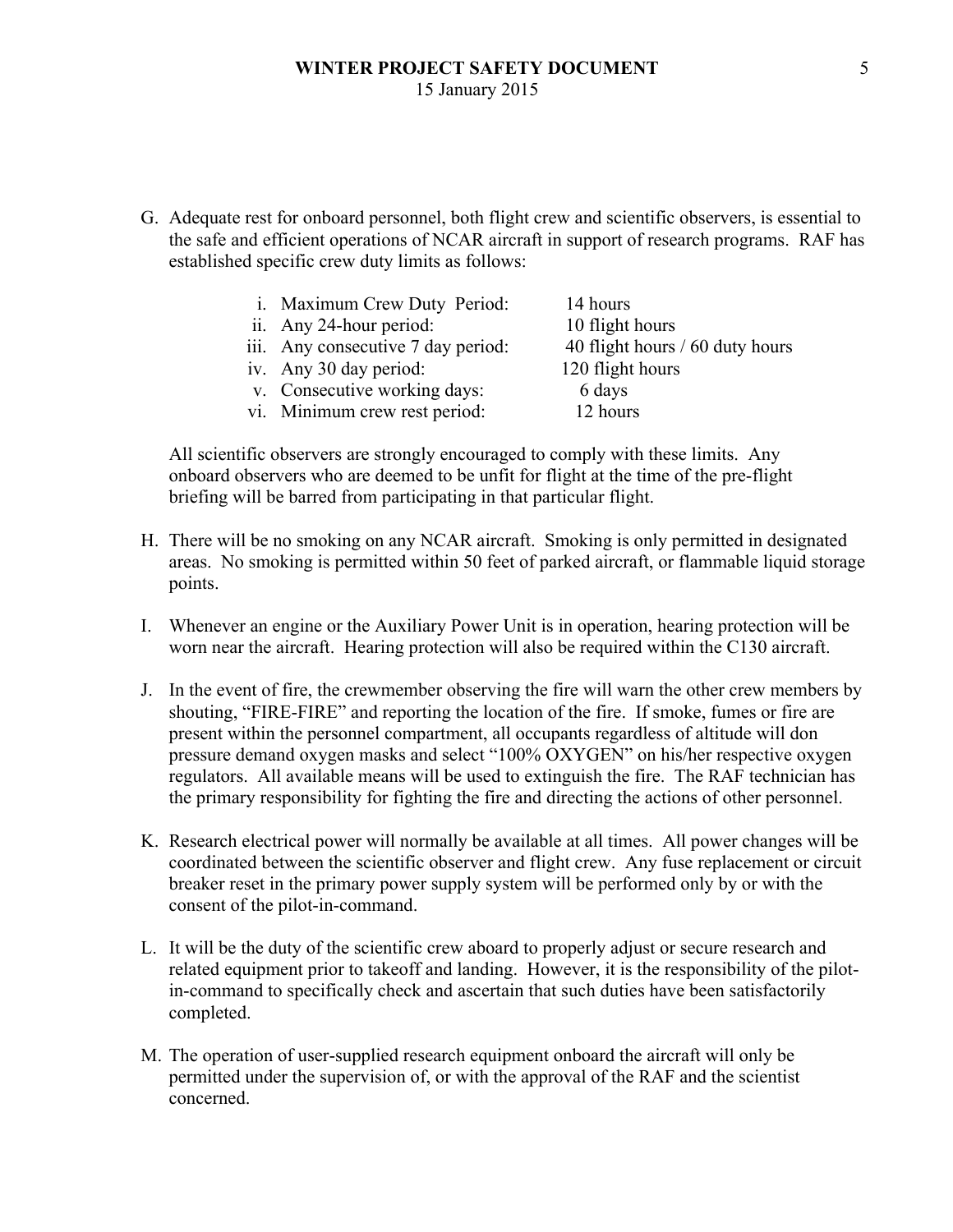### **V. HAZARDOUS MATERIALS, ENERGIES AND TOXIC GASES**

Hazardous materials, non-eye safe lasers, compressed inert gases or toxic gases will not be carried aboard NCAR aircraft without review and permission from the RAF Safety Committee. Applicable Federal and OSHA regulations regarding both onboard and ground support activities will be adhered to in each case. Provisions for dealing with said materials or gases will be defined by the RAF Safety Committee in coordination with the NCAR Safety Office and applicable regulations. All hazards will be declared and listed by each participant on the RAF's Hazardous Materials and Devices Form. (See appendix This form includes a section on special "handling" procedures to be followed in order to limit the dangers associated with the various hazards. A copy of each HMD form will be submitted to the NCAR Office of Safety. The appropriate Material Safety Data Sheets (MSDS) for each chemical hazard will be carried aboard the aircraft.

#### **VI. EMERGENCY EQUIPMENT AND PROTECTIVE CLOTHING**

Emergency equipment and protective clothing will be carried aboard NCAR aircraft for the following purposes:

- To cope with air and ground emergencies.
- To sustain crew members' lives in case of forced landings.

Emergency equipment is divided into two categories as listed below. Emergency equipment is considered a part of the aircraft and will not be carried by individual crew members. Scientific crew may carry tools necessary for airborne maintenance and specialized research equipment. Crew judgment is the paramount factor deciding emergency equipment needs.

#### **A. CATEGORY I EQUIPMENT**

Category I equipment is a part of the basic aircraft inventory and will be carried aboard NCAR aircraft at all times.

- Fire Extinguishers
- $\bullet$   $A_X$
- First Aid Kit
- Tool Kit- Pliers, screw drivers, wrenches, fuses, tape, allen set and knife
- Flashlight

#### **B. CATEGORY II**

Category II equipment is primarily crew survival equipment and will be carried during specialized operations, over water, desert, mountains, arctic areas, etc.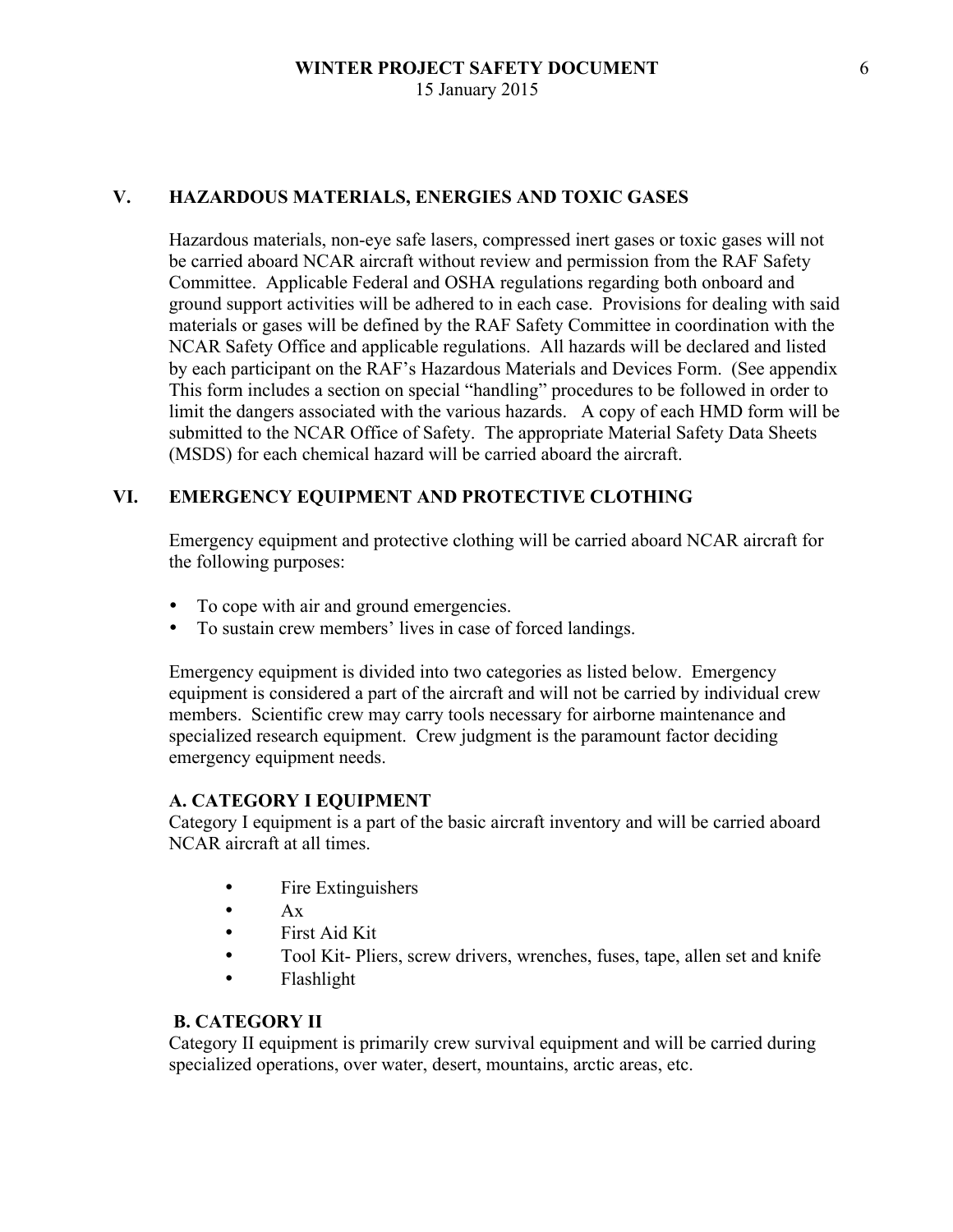## **WINTER PROJECT SAFETY DOCUMENT**

15 January 2015

## **C. CATEGORY II A**

Category II A equipment will be aboard NCAR aircraft for all operations conducted over desert and over water beyond gliding distance of land.

- One life preserver for each crew member
- Enough life rafts to safely carry all crew members
- Water in addition to that carried in the survival kit
- Emergency radio
- Survival kit

## **D. CATEGORY II B**

Category II B equipment will be carried on all flights where operations are to be conducted over mountainous terrain and arctic areas.

- Emergency radio
- Survival kit
- Exposure suits, sleeping bags, or blankets, as appropriate

## **E. PROTECTIVE CLOTHING**

Prior to any deployment, local conditions will be examined to determine whether or not protective clothing will be required appropriate to conditions which may be encountered. This issue will be discussed in the mandatory "Climate Briefing" discussed above. It will be the responsibility of the project manager  $\&$  the pilot-in-command to ensure that non-NCAR and other aircrew members wear appropriate clothing.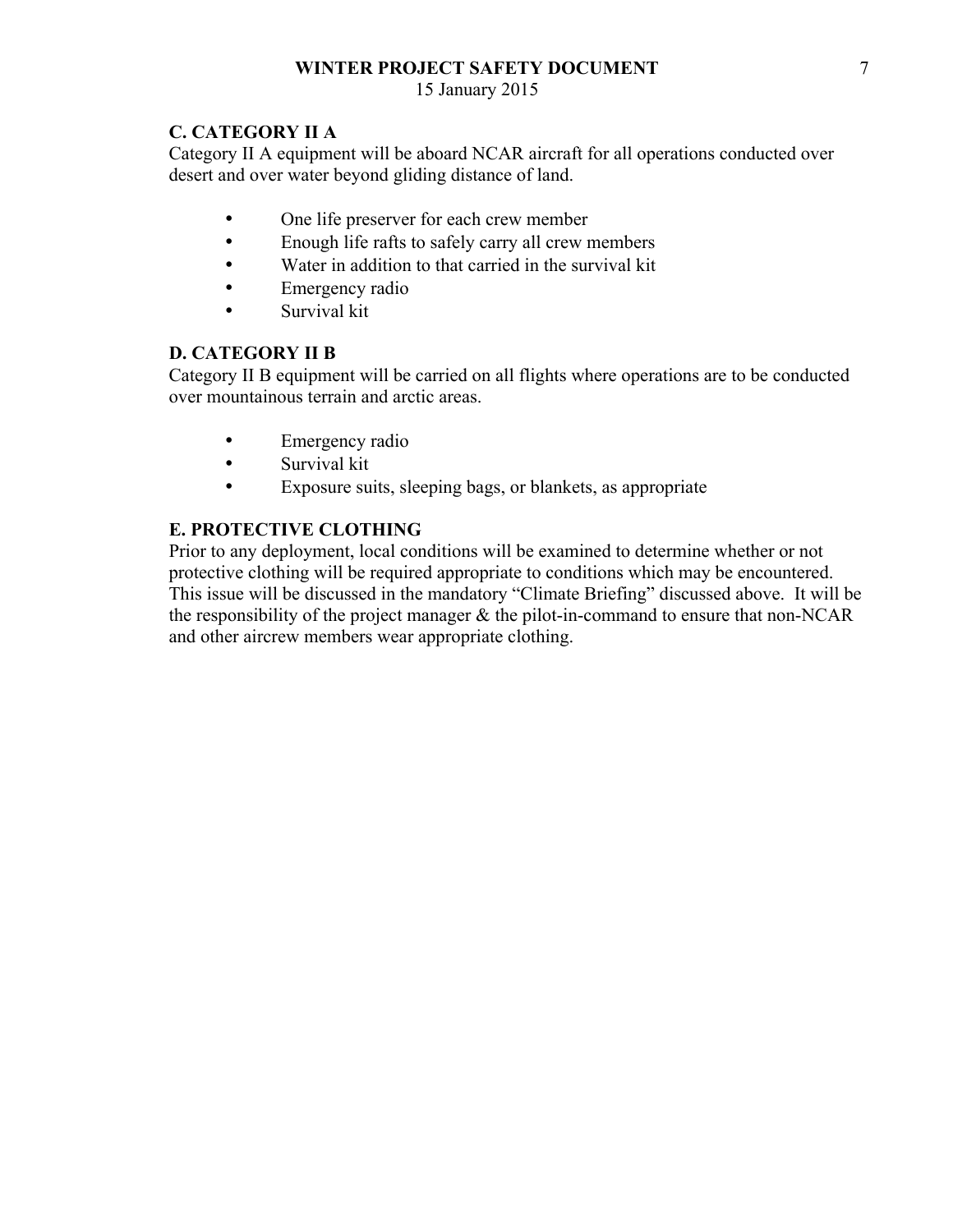## **WINTER PROJECT SAFETY DOCUMENT**

15 January 2015

# **Research Aviation Facility**

# **Medical Information for Airborne Research**<sup>1</sup>

The following information should assist you in identifying potential problems that could interfere with your ability to participate in research in NCAR/NSF aircraft. The information contained herein is in no way designed to be comprehensive. If you have any concerns about your ability to fly on NCAR/NSF aircraft, please consult your physician.

There is a possibility that you may be in situations that would require you to take care of yourself including such activities as evacuating the aircraft, dealing with turbulence, opening doors, and wearing an oxygen mask. It is important to identify conditions that may interfere with your performance of such duties. If you feel you cannot perform any duty or feel there may be an issue that could affect any aspect of your participation, do not continue without first consulting your physician.

 $\mathcal{L}_\mathcal{L} = \{ \mathcal{L}_\mathcal{L} = \{ \mathcal{L}_\mathcal{L} = \{ \mathcal{L}_\mathcal{L} = \{ \mathcal{L}_\mathcal{L} = \{ \mathcal{L}_\mathcal{L} = \{ \mathcal{L}_\mathcal{L} = \{ \mathcal{L}_\mathcal{L} = \{ \mathcal{L}_\mathcal{L} = \{ \mathcal{L}_\mathcal{L} = \{ \mathcal{L}_\mathcal{L} = \{ \mathcal{L}_\mathcal{L} = \{ \mathcal{L}_\mathcal{L} = \{ \mathcal{L}_\mathcal{L} = \{ \mathcal{L}_\mathcal{$ 

The following medical conditions and policies could affect your safety and ability to participate in research in NCAR/NSF aircraft. Should you feel that you possess any of the conditions listed below or if you are unable to comply with any of the policies listed, you should NOT participate in NCAR/NSF aircraft at this time.

- 1. Any medical condition that would not allow you to continuously walk for 10 minutes or up two flights of stairs.
- 2. Any medical condition that would inhibit your ability to be able to lift 40 pounds.
- 3. Interruption of your normal activities because of difficulty breathing, conditions such as asthma, or other lung/heart problems that interrupt your normal activities.
- 4. Ear or sinus problems when flying.
- 5. Motion sickness when flying.
- 6. Problems with hearing and speech that would interfere with the ability give and receive instructions in a room with moderate background noise.
- 7. Taking any medication that gives side effects of drowsiness or difficulty in maintaining alertness.
- 8. Any condition, illnesses or injuries that would interfere with the ability to perform duties on research flights and to evacuate the aircraft if necessary.

<sup>&</sup>lt;sup>1</sup> Prepared with the assistance of Dr. Warren Jensen, FAA Senior Medical Examiner, Director of Aeromedical Research, University of North Dakota.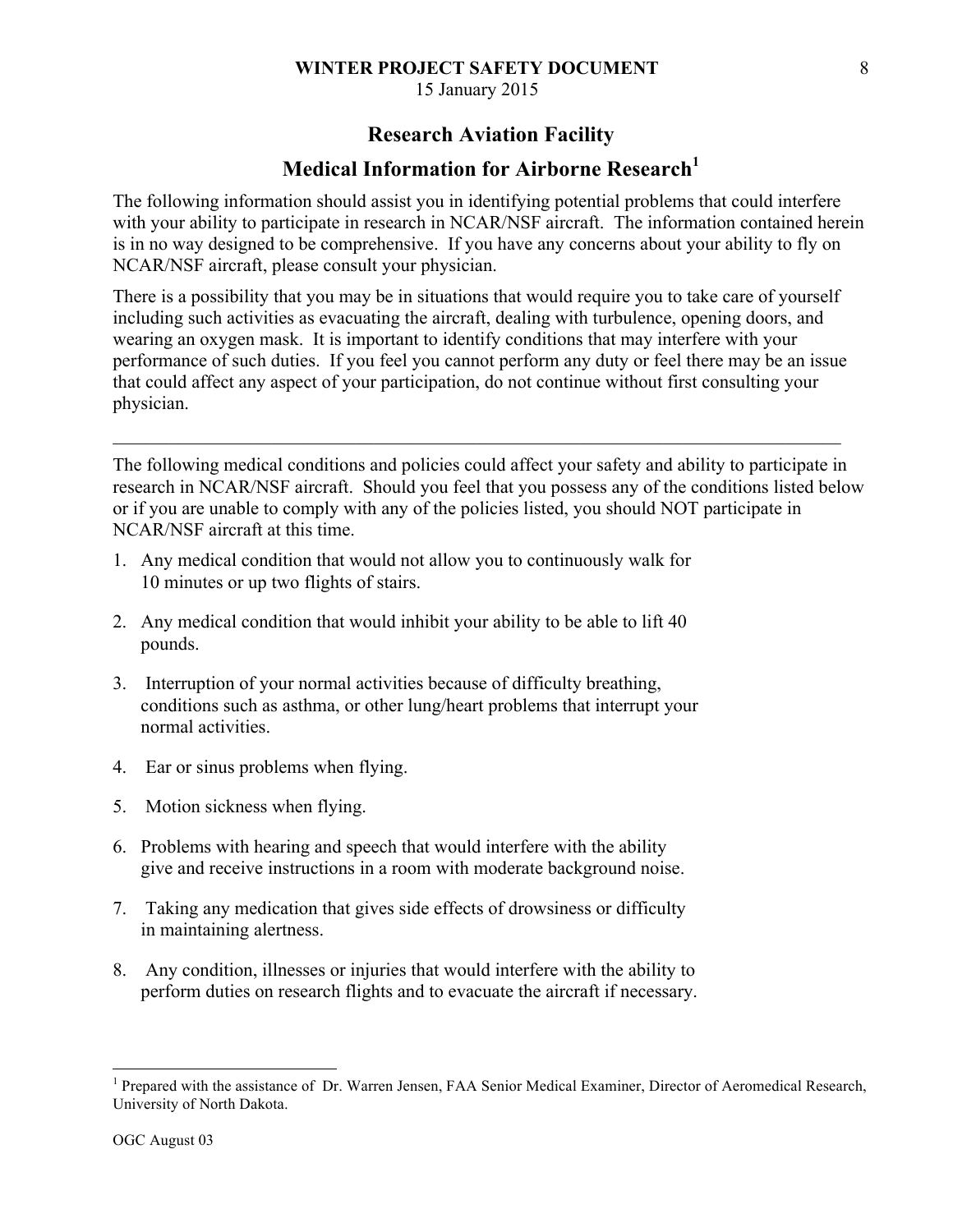# **Medical Information (page 2)**

- 9. Any condition, illnesses or injuries that might require the assistance of a RAF crewmember.
- 10. RAF policy limits flying for 24 hours after immunizations, dental work, and SCUBA diving.
- 11. Pregnancy beyond the 20th week as well as any other concerns related to the health of a pregnant mother or baby.
- 12. RAF policy prohibits carrying any person suffering effects from alcohol consumption on a flight, regardless of when it was consumed, and also restricts flight if alcohol has been consumed within 8 hours prior to flight.
- 13. Symptoms of upset stomach, gas, or diarrhea prior to flight.